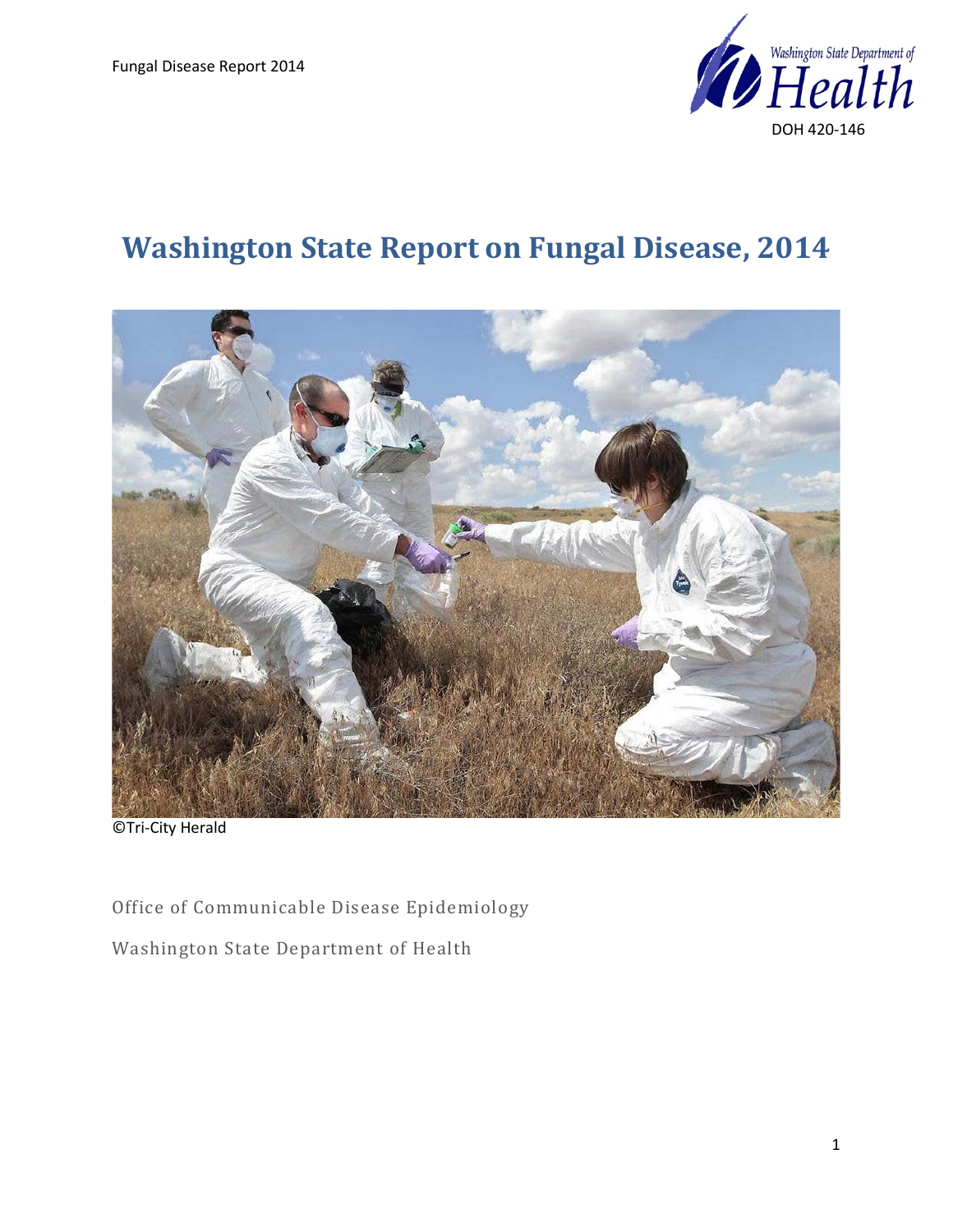# **Table of Contents**

| Cryptococcus gattii  |  |
|----------------------|--|
|                      |  |
|                      |  |
| Coccidioides immitis |  |
|                      |  |
|                      |  |
|                      |  |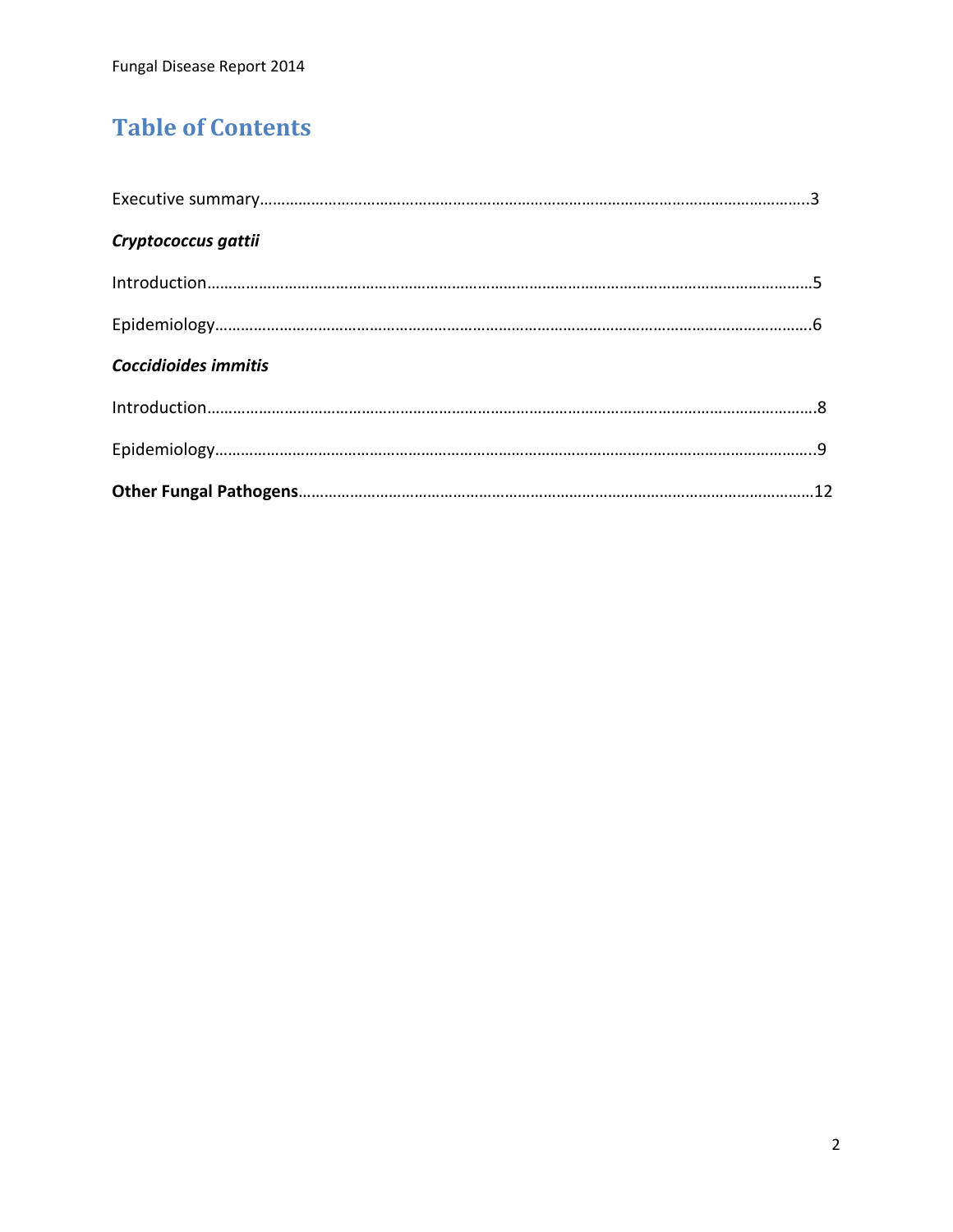### **Executive Summary**

Only a few fungal infections are reportable to the Washington State Department of Health (DOH); outbreaks of fungal disease are also reportable. This report summarizes surveillance data through 2014 for reportable fungal pathogens. Among these are two fungal pathogens emerging in this region: *Cryptococcus gattii* and *Coccidioides immitis*. Other fungal pathogens reportable to DOH but not known to be endemic to Washington include *Histoplasma* and *Blastomyces*.

Fungal diseases are a public health concern because of increasing numbers of people with weakened immune systems who may be more susceptible to severe fungal infections, alternations in the environment related to climate change that may be affecting soil habitats of fungi, and changes in healthcare practices that many provide opportunities for new and drugresistant fungi to emerge in healthcare settings.

*Cryptococcus gattii* is an environmental fungus that has been isolated from native trees, soil, and air in the Pacific Northwest. In 1999 the organism was first recognized as causing human illness in the region during an outbreak on Vancouver Island, British Columbia. Exposure is through inhalation of spores from the environment. *Cryptococcus* is not transmissible from person to person or animal to person. Infection with *Cryptococcus gattii* can cause variable symptoms, such as severe cough with shortness of breath, fever or chills, night sweats, and loss of appetite. Asymptomatic infections can occur; typical presentations are meningitis and pneumonia. Treatment is with antifungals, and may need to be continued for many months.

In 2006, the first human case was detected in Washington. Surveillance has found the majority of cases occur west of the Cascade Range. Only three cases have been reported in counties east of the Cascades and two of these case-patients had extensive travel histories. Over 40% of cases reported in Washington reside in Whatcom County. Since the first identification of human cases of *C. gattii* in 2006, DOH has received between two and ten case reports each year.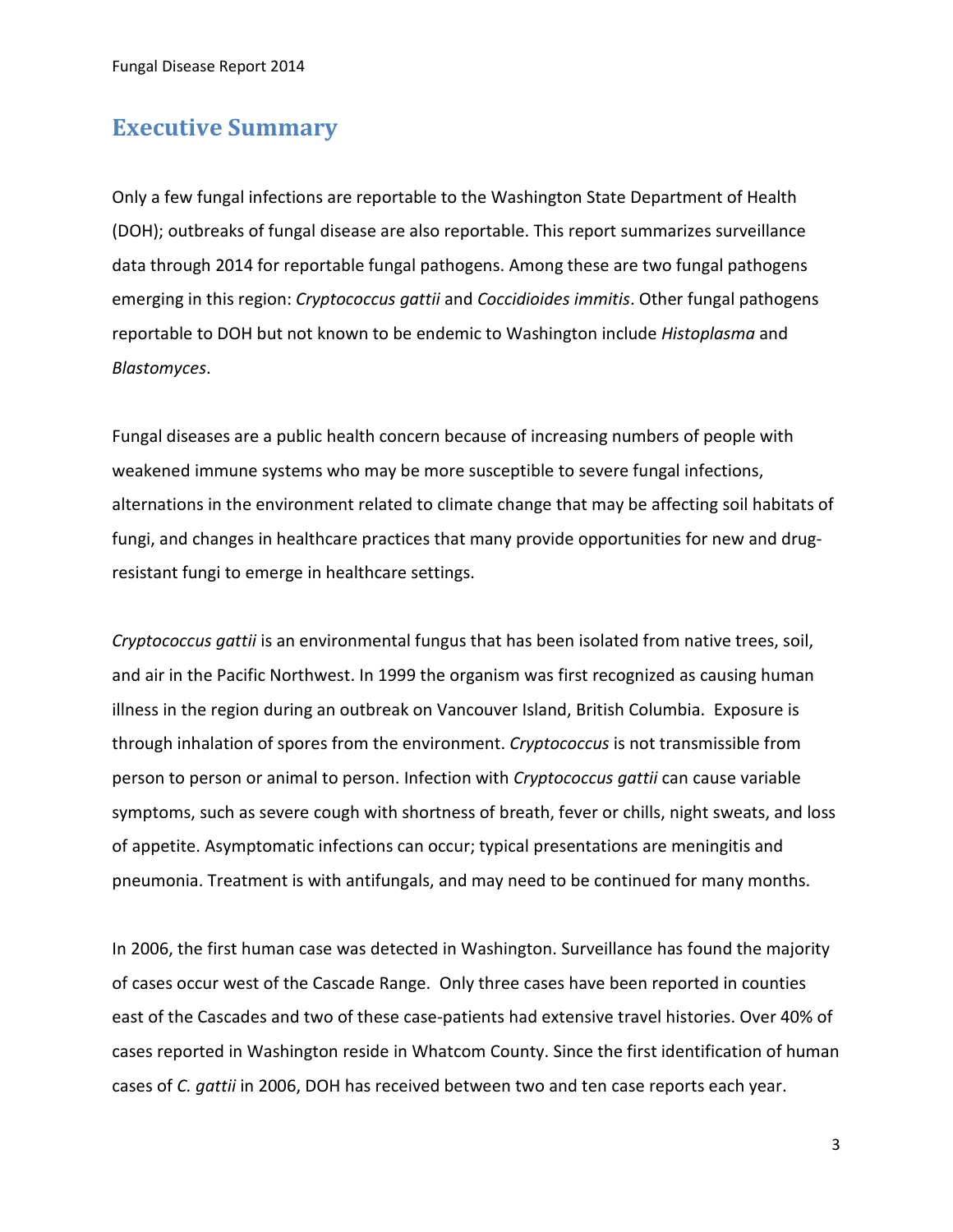*Coccidioides immitis* is an environmental fungus that grows in soil and becomes airborne when the soil is disturbed. Exposure is generally through inhalation of spores from the environment; infection from handling of laboratory cultures can also occur. Coccidioidomycosis is not transmissible from person to person or animal to person. Most infections with *Coccidioides* are subclinical, with no or mild symptoms. Approximately 40% of infections are symptomatic; these cases generally present with fever, fatigue, cough, headache, night sweats, myalgias, or rash. Self-limiting pneumonia is the most common presentation; some patients fail to recover and develop complications or chronic pulmonary disease. Treatment is with antifungals and may need to be continued for many months or possibly life.

During 2010-2011, the first three endemically acquired cases of coccidioidomycosis in Washington were recognized. State-wide surveillance started in April 2014. A unique clade of *Coccidioides* was found to be endemic in a small region of south-central Washington but the geographic range of the fungus is still not fully understood.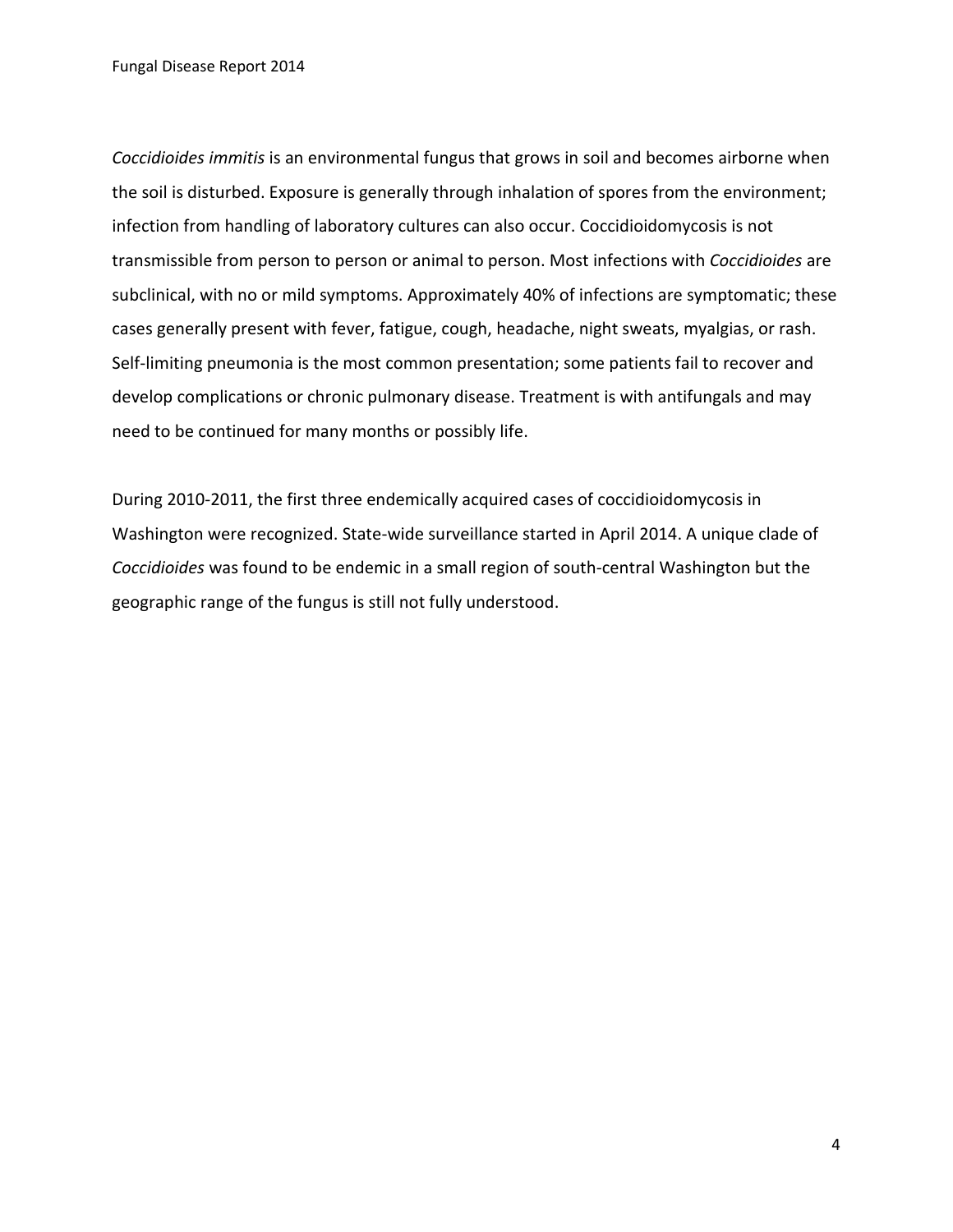### **Introduction:** *Cryptococcus gattii*

Of the several dozen known *Cryptococcus* species only a few have been identified as human pathogens. *Cryptococcus neoformans* causes the majority of cryptococcal disease in humans*.* It acts as an opportunistic pathogen and most cases of infection occur in people who have weakened immune systems. Another *Cryptococcus* species, *C. gattii,* was more recently identified as causing illness in people with both normal and weakened immune systems. *C. gattii* is an environmental fungus initially associated with eucalyptus trees in tropical and subtropical areas. In 1999 the organism was first recognized as causing human illness in the Pacific Northwest during an outbreak on Vancouver Island, British Columbia. Subsequent environmental studies found the organism in sampled trees, soil, air, and water from Vancouver Island, mainland British Columbia, Washington, and Oregon. The endemic area probably extends along the Pacific Coast.

Most clinical infections with *C. gattii* occur as pneumonia, with symptoms including severe prolonged cough, fever, and shortness of breath. Infection can result in meningitis which is fatal unless treated. Large mass lesions in the lung, brain, or muscle (cryptococcomas) can develop; infections can also affect other organs such as the kidneys, prostate, bone, and skin. In published studies, mortality rates range from 13-33%. The incubation period of *C. gattii* is not well established; symptoms generally begin 2-13 months after exposure with an average of 6-7 months. Asymptomatic infections can occur, for example previously unsuspected cryptococcomas found during imaging studies done for other reasons. Clinical suspicion is important in identifying the cause of a cryptococcal infection, which can be particularly challenging in a person without obvious risk factors.

People who are infected with *C. gattii*, including people identified with asymptomatic infections, need to take prescription antifungal medication. The type and length of treatment depends on the severity of infection and the parts of the body that are affected, but could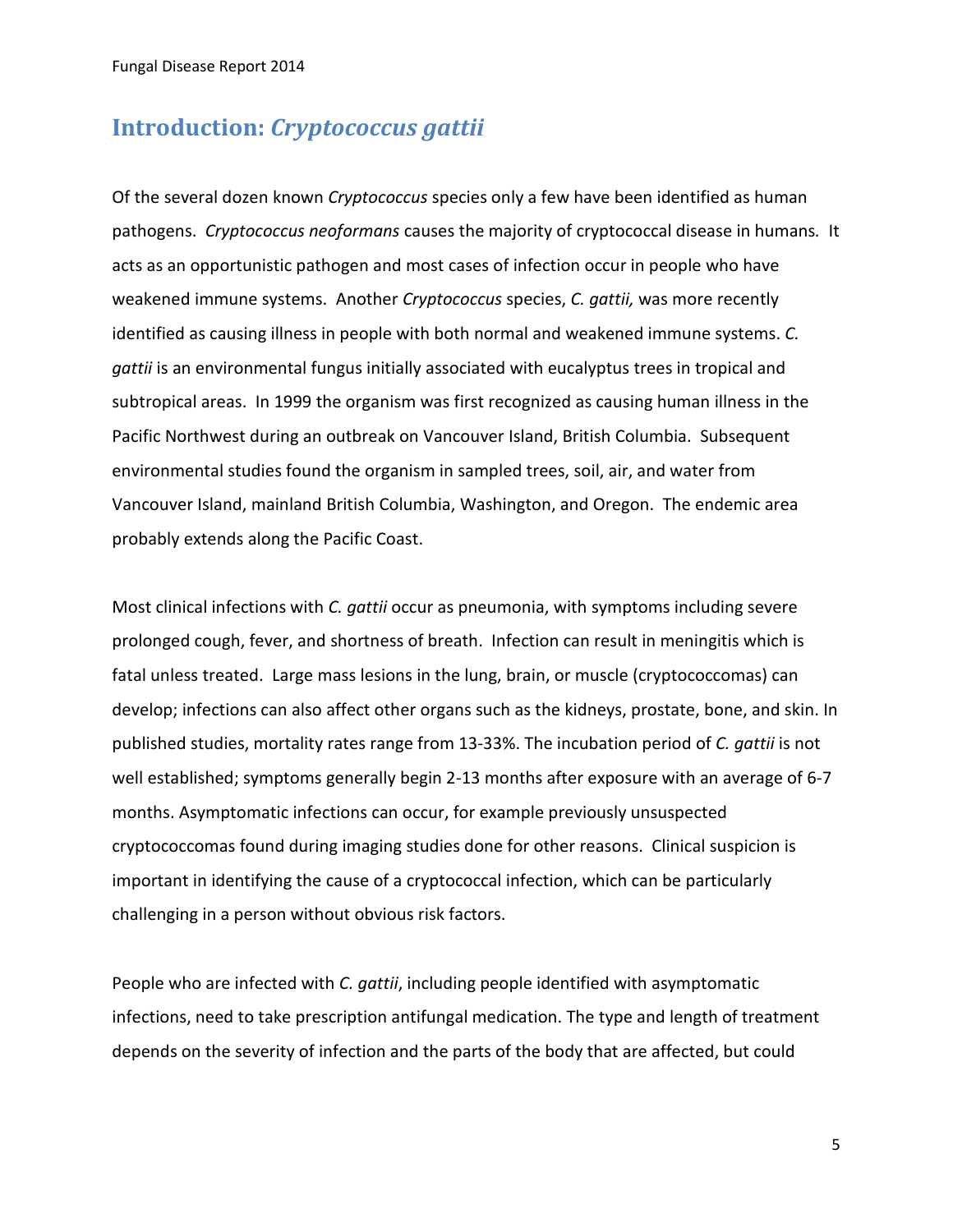include fluconazole (for asymptomatic or mild infections) or amphotericin B (for severe infections). Some people may require surgery to remove cryptococcomas. Surveillance in Washington is only for *C. gattii*, so an infection confirmed as *C. neoformans* is not reportable. Healthcare providers and laboratories are required to report a case of or positive test result for *C. gattii* infection to the local health jurisdiction within 24 hours.

# **Epidemiology in Washington**

**Table 1: Reported** *C. gattii* **Cases by Year** 

After the initial outbreak of human cases in Canada, feline cases of *C. gattii* infection in Washington were detected in 2005. The first identified human case of *C. gattii* infection in Washington was in 2006. The majority of cases occur west of the Cascade Range; only three cases have been reported in counties east of the Cascades and two of these case-patients had extensive travel histories. Over 40% of cases reported in Washington reside in Whatcom County. Since the first identification of human cases of *C. gattii* in 2006, Washington State Department of Health (DOH) has received between two and ten case reports each year. During 2014, six cases were reported to DOH, including one death.



**Figure 1: Confirmed cases of** *C. gattii* **infection, 2006-2014**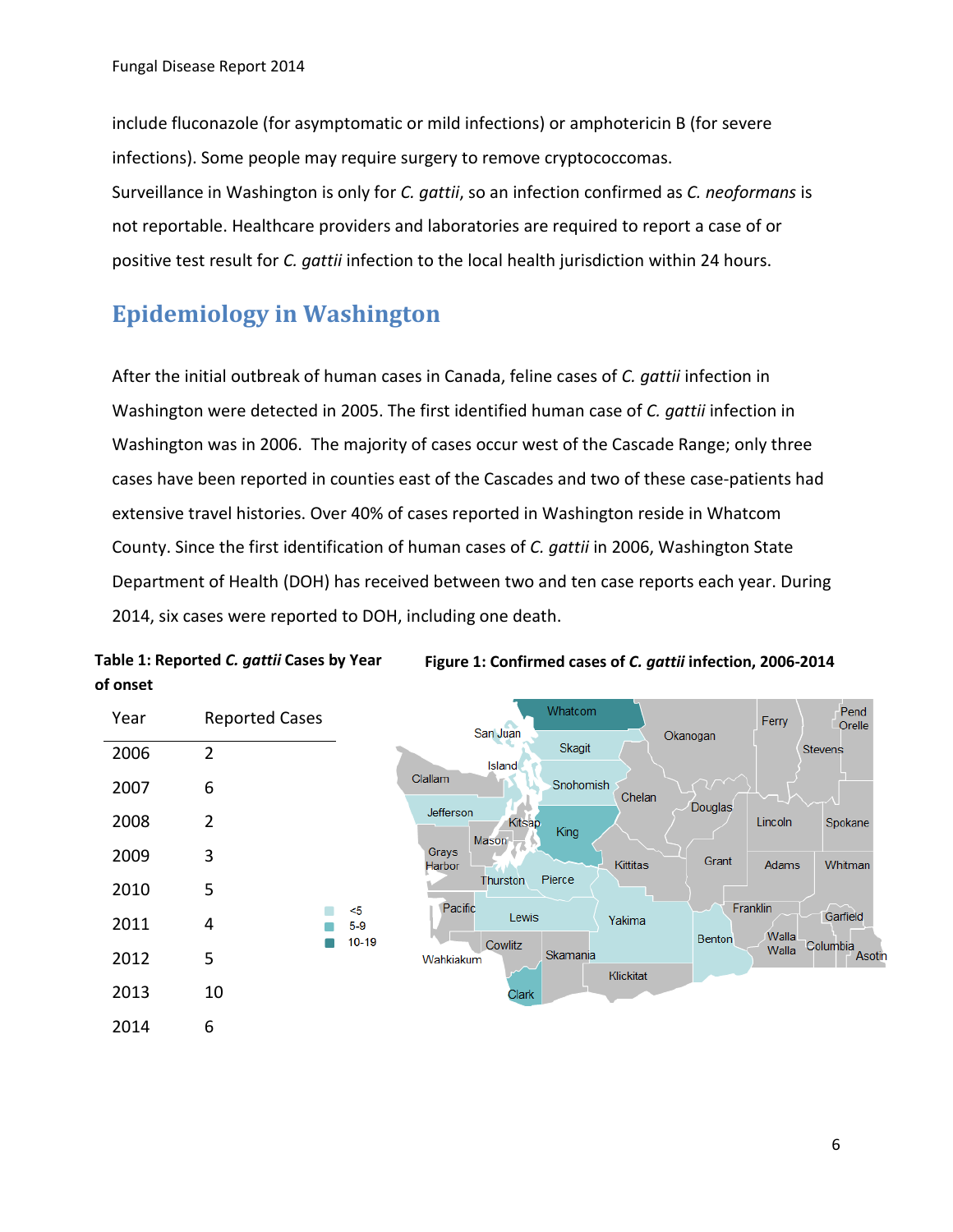Approximately two-thirds of all cases to-date were reported by laboratories; likewise, in 2014, 67% of cases were reported by laboratories. Cases were reported by six counties in 2014: Whatcom, Skagit, Snohomish, Thurston, Clark, and Pierce counties.

Since the incubation period can be prolonged, determining timing and location of an exposure may be difficult. Of the 43 human cases in Washington reported 2006-2014, 15 residents did not travel out of state during their exposure period or only had travel to areas not known to be endemic for *C. gattii*, indicating likely in-state acquisition. An additional 10 residents had limited travel and were likely exposed in Washington, but exposure could not be determined with certainty. The remaining 18 cases were likely exposed in other endemic areas, such as British Columbia, Oregon, or California, or during international travel.

In 2014, the age of reported *C. gattii* cases ranged from 29 to 68 years, with a median age of 51 years. Sixty-seven percent of cases were male. For 2006-2014, the age of reported cases ranged from 10 to 76 years with a median age of 50 years; overall 56% of reported cases are male. No clear seasonal pattern emerges when looking at case counts by onset month. Pneumonia accounts for 39% of the human cases, meningitis for 33%, and 4% had both pneumonia and meningitis. Of the 43 human *C. gattii* cases reported in Washington through 2014, seven deaths have been reported, giving a case fatality rate among all cases of 16%. In 2014, 67% of cases were hospitalized and one case died. Overall, 77% of reported cases are hospitalized. **Figure 2:** *C. gattii* **Case Count by Month of Onset, 2006-2014**



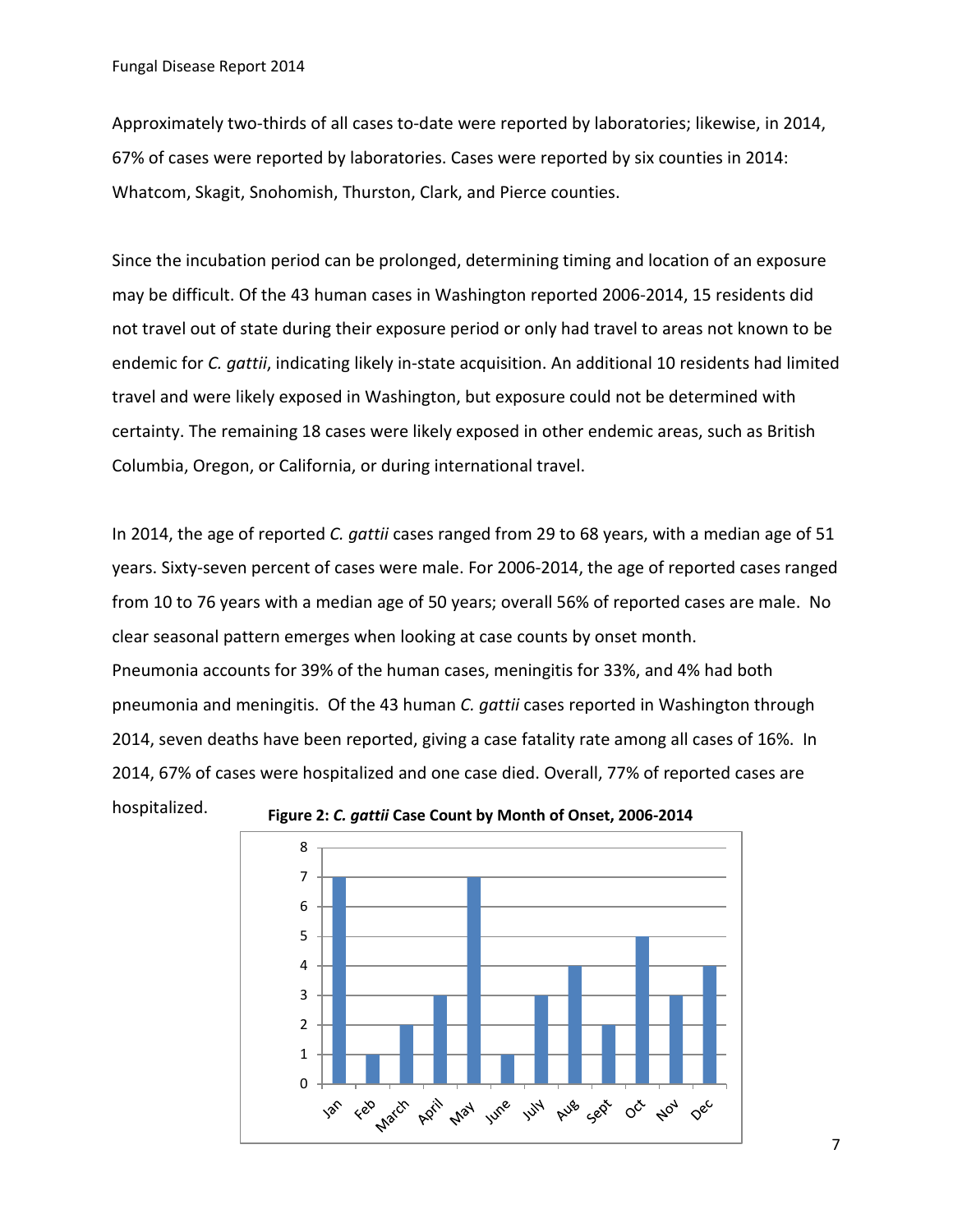### **Introduction:** *Coccidioides immitis*

Infection with *Coccidioides* species results in coccidioidomycosis, commonly called Valley fever. *Coccidioides* are fungi that persist in the soil of warm arid regions with low rainfall. Infection is generally caused by inhalation of pathogenic spores from the environment, but can also be from wound contamination or organ transplant. Disturbed soil, such as through construction, farming, recreational activities, wind, or landslides, cause the spores to become airborne. Weather patterns and soil composition appear to affect the ability of the environmental form of the fungus to survive.

Based on community surveys through skin testing or serology in endemic areas, an estimated 60% of *Coccidioides* infections are asymptomatic or only have mild symptoms. Illness may occur as pneumonia, an influenza-like illness, or localized wound infections. Erythema nodosum or erythema multiforme rash can occur. About 1% of cases have disseminated infection to bones, joints, soft tissues, and the central nervous system. Increased risk for disseminated disease also occurs for persons with weakened immune systems caused by HIV infection, diabetes, pregnancy, organ transplants, or chronic corticosteroid therapy. Men have a higher rate of dissemination and several studies indicate that African Americans and Filipinos are also at higher risk.

In Washington State, coccidioidomycosis was considered a travel-associated condition occurring mainly in people who spent winters in southwestern states. The first identification of endemically acquired coccidioidomycosis in Washington occurred in 2010. Environmental sampling efforts have identified the fungus in the soil of Benton County; limited sampling has been completed in other Washington counties, and the geographic range of the organism is yet to be defined. Whole genome sequencing has identified a unique Washington clade differing from those in the southwestern United States.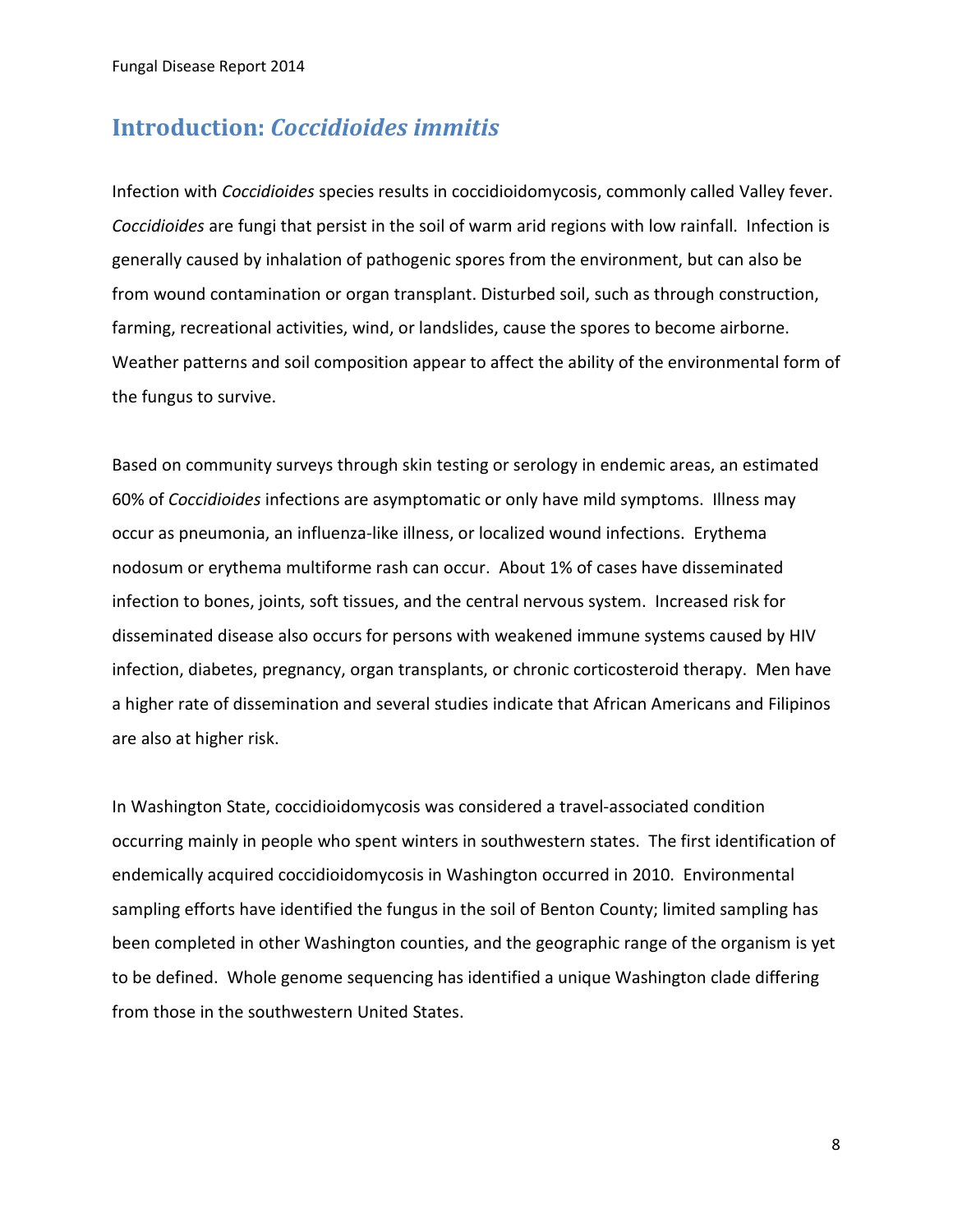Domestic and wild animals can be affected by *Coccidioides*, and dogs and a horse without travel outside Washington have been diagnosed with the disease. Surveillance in Washington is for both *Coccidioides* species, although only *Coccidioides immitis* is thought to be endemic in the state. Washington healthcare providers and laboratories are required to report a case of or positive test result for coccidioidomycosis to the local health jurisdiction within 24 hours.

# **Epidemiology in Washington**

The first endemically-acquired human case of coccidioidomycosis was recognized in 2010.

Three counties in Washington made coccidioidomycosis a reportable condition in 2011: Benton,

Franklin, and Walla Walla counties. In April 2014, coccidioidomycosis was made reportable statewide. All cases thought to be endemically acquired have been reported from four counties in southcentral Washington. Prior to 2014, cases of coccidioidomycosis were reported sporadically, but no standardized reporting procedure was in place.

#### **Figure 3: Counties Reporting Endemically Acquired Coccidioidomycosis Cases, 2010-2014**



During 2014, 21 cases were reported to DOH. Approximately two-thirds of all 2014 cases were

reported by laboratories. Of the 21 cases, 18 were travel-related and 3 were exposed in south-central Washington. Exposure in Washington is determined in one of two ways: 1) if the case has acute onset of disease with limited or no recent travel history to an endemic

### **Figure 4: Counties Reporting Coccidioidomycosis Cases, 2014**

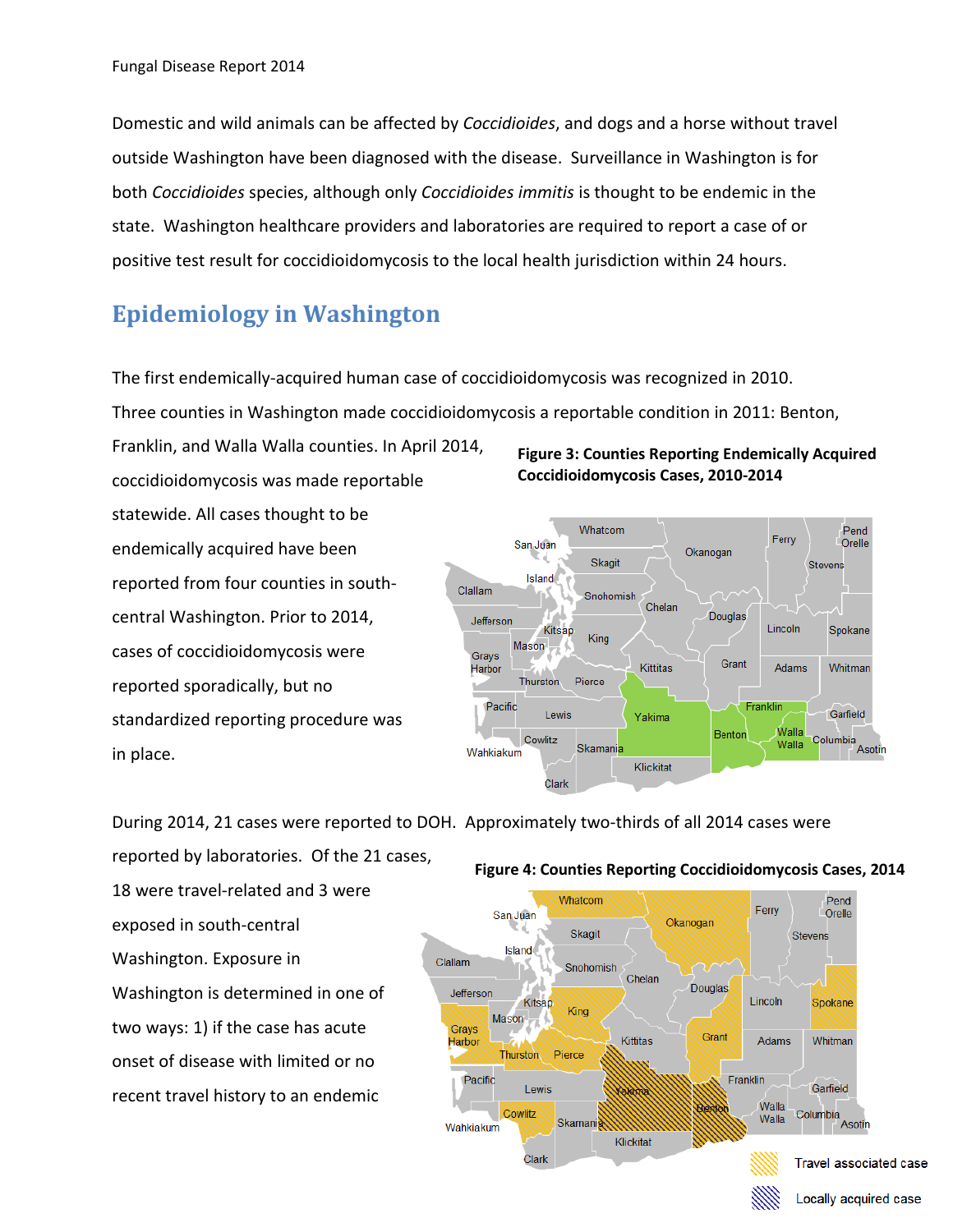area, 2) if an isolate is available for a case and it matches the Washington clade as determined by whole genome sequencing.

Cases are interviewed to determine detailed travel history; among the 18 travel-related cases in 2014, 5 reported travel to California, 7 reported travel to Arizona, one reported travel to Mexico, one reported travel to the US Southwest, and the remaining 4 cases had unknown location of exposure.

**Table 3: Characteristics of Locally Acquired** 

| Coccidioidomycosis Cases, 2010-2014 |                    |        |
|-------------------------------------|--------------------|--------|
|                                     |                    | N (%)  |
| Gender                              | Male               | 8(89)  |
|                                     | Female             | 1(11)  |
| <b>Age Category</b>                 | Age 0-19           | 2(22)  |
|                                     | Age 20-39          | 2(22)  |
|                                     | Age 40-59          | 5(56)  |
|                                     | Age 60+            | 0(0)   |
| <b>Clinical</b>                     |                    |        |
| <b>Presentation</b>                 | Pneumonia          | 7 (78) |
|                                     | Meningitis         | 1 (11) |
|                                     | Cutaneous wound    | 1(11)  |
|                                     | Hospitalization    | 6(67)  |
|                                     | Death              | 1(11)  |
| <b>Exposure</b>                     | Soil/dust reported | 8 (89) |

| Table 2: Characteristics of<br>Coccidioidomycosis Cases, 2014 (N=21) |           |         |
|----------------------------------------------------------------------|-----------|---------|
|                                                                      |           | N(%)    |
| Gender                                                               | Male      | 17 (81) |
|                                                                      | Female    | 4(19)   |
| <b>Age Category</b>                                                  | Age 0-19  | 1(5)    |
|                                                                      | Age 20-39 | 4(19)   |
|                                                                      | Age 40-59 | 5(24)   |
|                                                                      | Age $60+$ | 11 (52) |
|                                                                      |           |         |

In 2014, the age of reported coccidioidomycosis cases ranged from 18 to 82 years with a median age of 60 years. Eighty-one percent of cases were male.

Of the 9 endemically acquired cases reported during 2010-2014, ages ranged from 12 to 59 years with a median age of 54 years. Eightynine percent of these cases were male. This epidemiology differs from what has been reported elsewhere; on average, men represent 55-66% of cases, although male gender is also a risk factor for severe or disseminated disease. It is likely that only very severe cases of coccidioidomycosis are being identified and reported; this may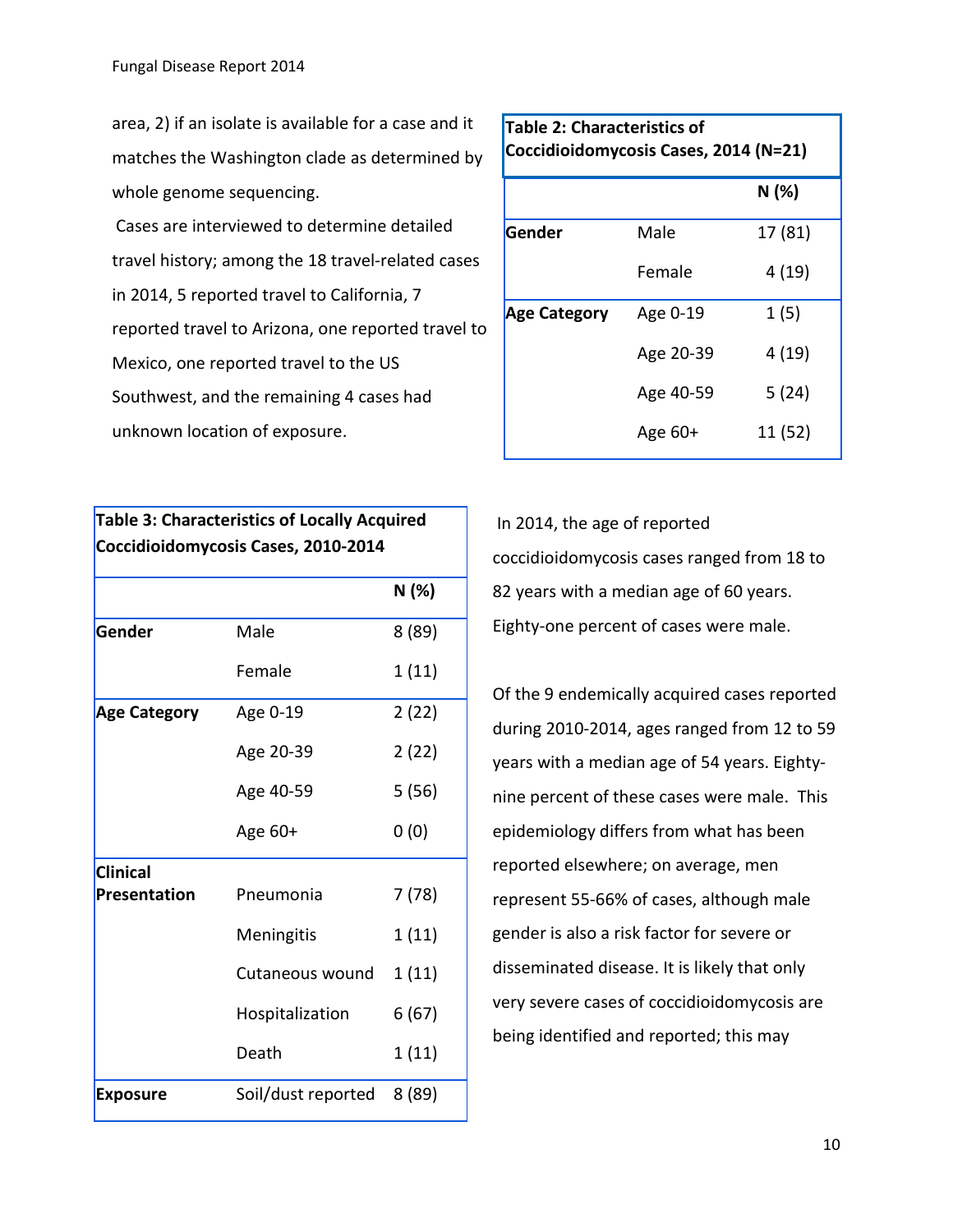explain some of the discrepancy, along with small numbers.

There have been too few endemically acquired cases reported to determine if there is a clear seasonal pattern; two-thirds of cases had symptom onset during June or August.



**Figure 5: Cases of Locally Acquired Coccidioidomycosis by Month of Onset, 2010-2014**

Of the 9 locally acquired cases reported in Washington through 2014, one death was reported. Pneumonia accounts for 78% of cases, meningitis for 11%, and cutaneous wound infection for 11%. Two-thirds of cases were hospitalized. In 2014, 52% of all reported cases were hospitalized and three cases (14%) died.

Nationally, coccidioidomycosis is described as "rarely lethal," with less than 1% of all infections leading to death. Investigations in Arizona indicate that about 40% of coccidioidomycosis cases require hospitalization. In comparison, Washington cases have higher rates of hospitalization and death, indicating there may still be deficiencies in reporting of less-severe cases. Ongoing provider and public education may increase reporting over time as awareness of this emerging infection grows.